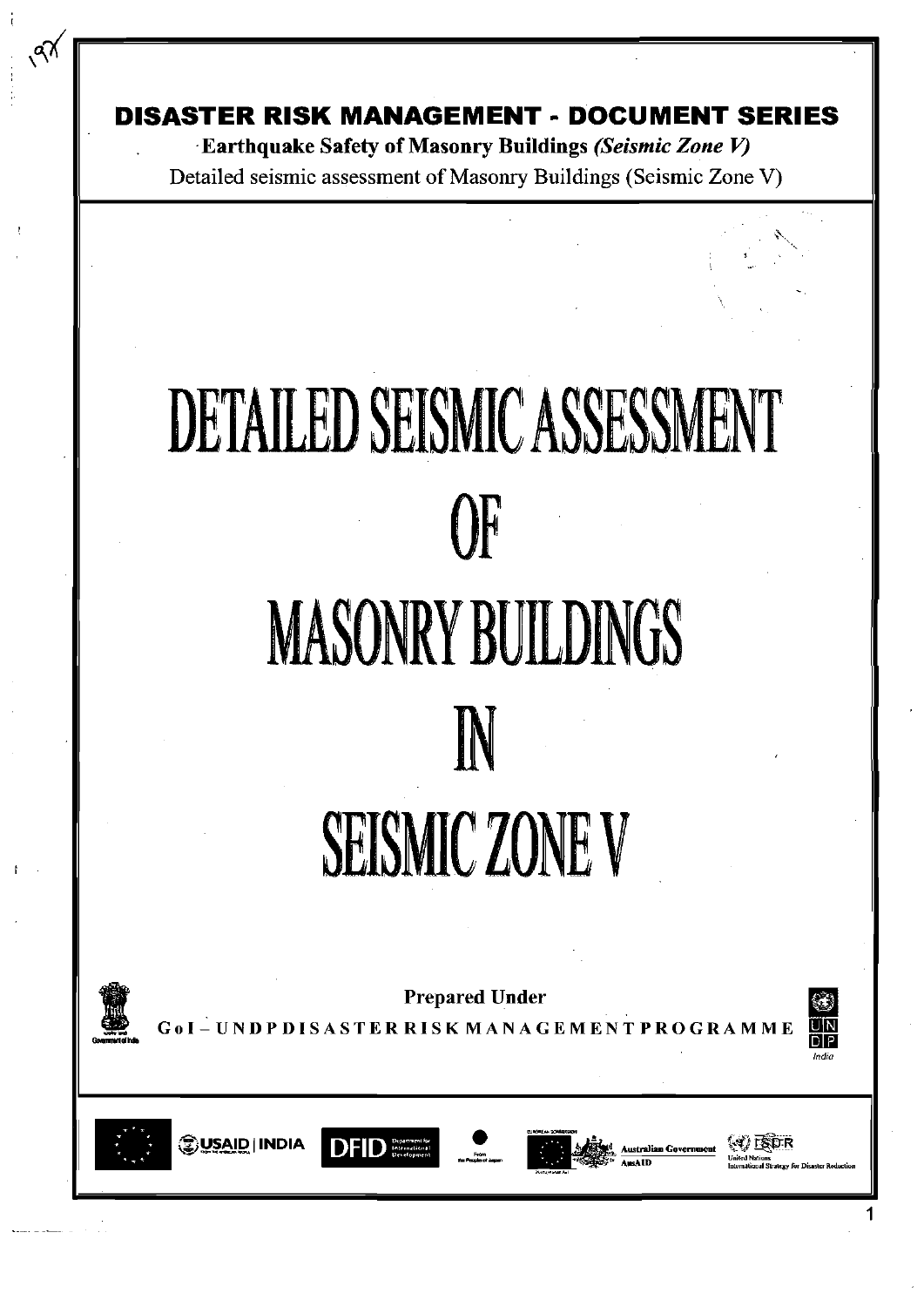## **SEISMIC ASSESSMENT OF MASONRY BUILDINGS**

#### **Situated Anywhere In Seismic Zone V of India**

#### **1. Introduction**

If you live in a house constructed using brick or stone walls, without reinforced concrete columns, any where in the seismic zones V of India, you should know, for your family's safety, whether the building will be safe under the next earthquake or could suffer severe damage. You can yourself assess the level of damageability of your building by filling a few simple data in the questionnaire framed herein. But before filling the data, you should go through the guideline provided below for better understanding of your building and the earthquake behavior of such buildings.

#### **2. Seismic Zone V and Estimated Maximum Intensity of Future Earthquake**

Before using this document, make sure that your building is situated in Seismic Zone V. For ready reference, the districts lying in Zone V, either wholly or with more than 40% area are listed in Table 1. In seismic zone V a maximum earthquake Intensity of IX or higher on *MSK Intensity Scale* is likely to occur In terms of building damage, Intensity IX is stated to cause the following types of damage:-

#### **MSK Intensity IX**

Most *kutcha* buildings constructed using clay walls and most stone/brick buildings constructed using *mud* **mortar** may be **totally destroyed** and collapsed. About **50% brick buildings** built in **lime/lean cement mortar may** be **severely damaged;** even **thosebrick buildings** built using strong **cement mortar say 1:4** and **reinforced concrete frame buildings** of **ordinary design**  may sustain **moderate to heavy damage;** the **infill walls** in frames may be **damaged** more critically.

Areas of Kachchh in Gujarat & many areas in Kashmir placed in Seismic Zone V have actually suffered from MSK Intensity IX in recent earthquakes resulting in wide spread loss of life & property due to *collapse ofmasonry* buildings.

#### **3. Basis of Assessment**

For the assessment of expected seismic performance of most of the existing load bearing masonry wall buildings in Zone V of the Seismic Zoning Map of India, shown in fig. 1, the most direct approach will be to compare the safety provisions specified in the building code IS:  $4326-1993$ , "Earthquake Resistant Design and Construction of Buildings – Code of Practice (Second Revision), Bureau of Indian Standards" for such buildings with the condition actually present in an existing building. Where the existing condition is found to *comply* with the Code, it will be considered safe and acceptable. But where any existing condition is found deficient, hence *non-complying,* it will be considered as weak and *damageable.* Such a deficiency will require upgradation or strengthening or *retrofitting.* 

Here the *residential* buildings situated in *Seismic Zone V* only are considered.

#### **4. Type of Building Construction**

The following building types can be assessed by the simple procedure covered here:

- (i) Brick wall buildings with any mortar and roof type.
- (ii) Concrete block wall buildings with any mortar and roof type.
- (iii) Fully dressed stone (Ashler masonry)wall buildings with any mortar and roof type
- (iv) Random rubble masonry wall buildings in any mortar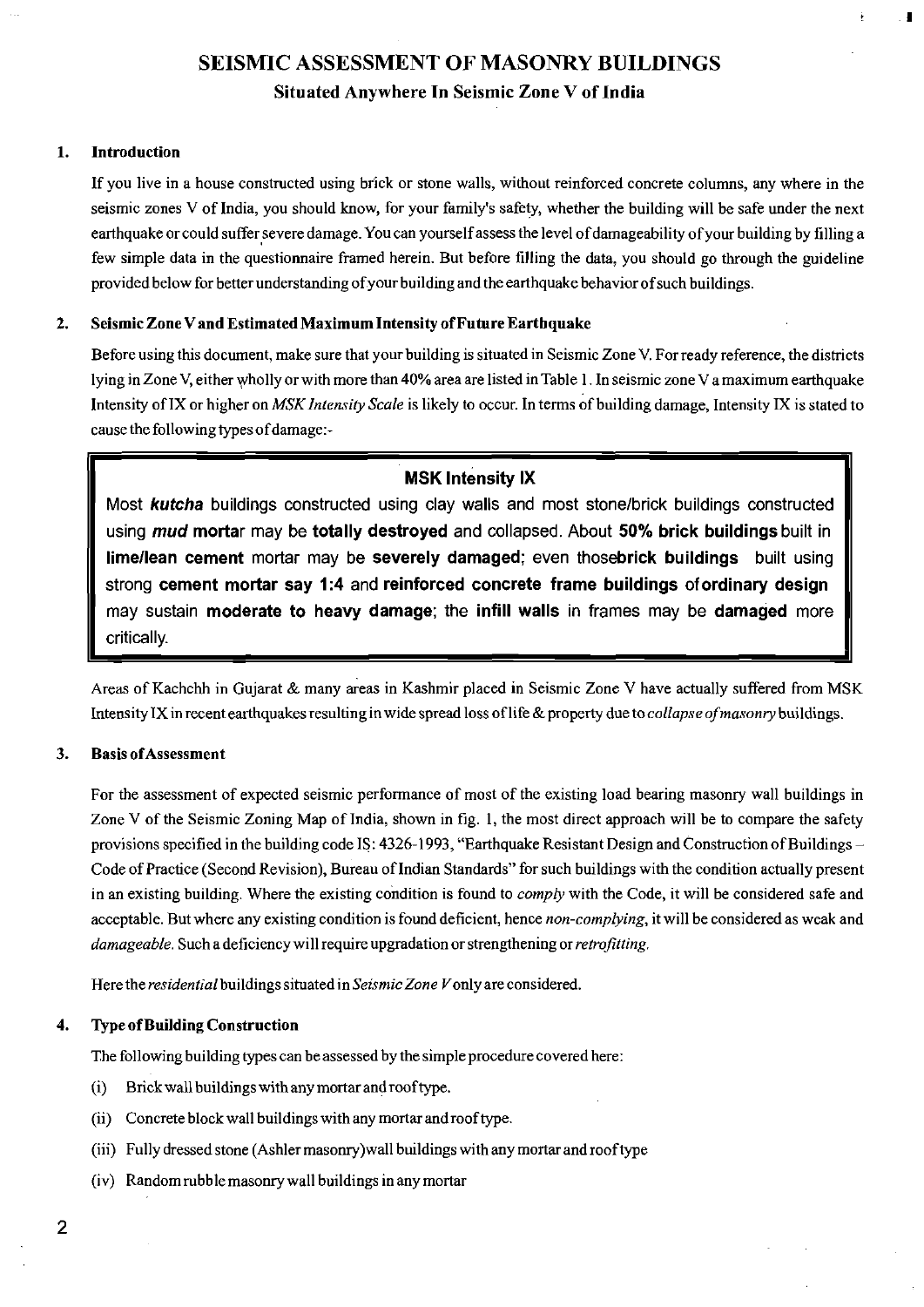The number of storeys may be one to three only as four storeyed building are not permitted in Zone V in the Code. The building may be fully residential or with mixed use. Only earthquake safety aspects are to be assessed. It is assumed that the building is otherwise safe to carry the vertical weight of roof and floor as well as the use-related imposed loads of furnishings, partitions, people  $\&$  the contents like merchandise, office equipments etc.



Nicobars

100.00

3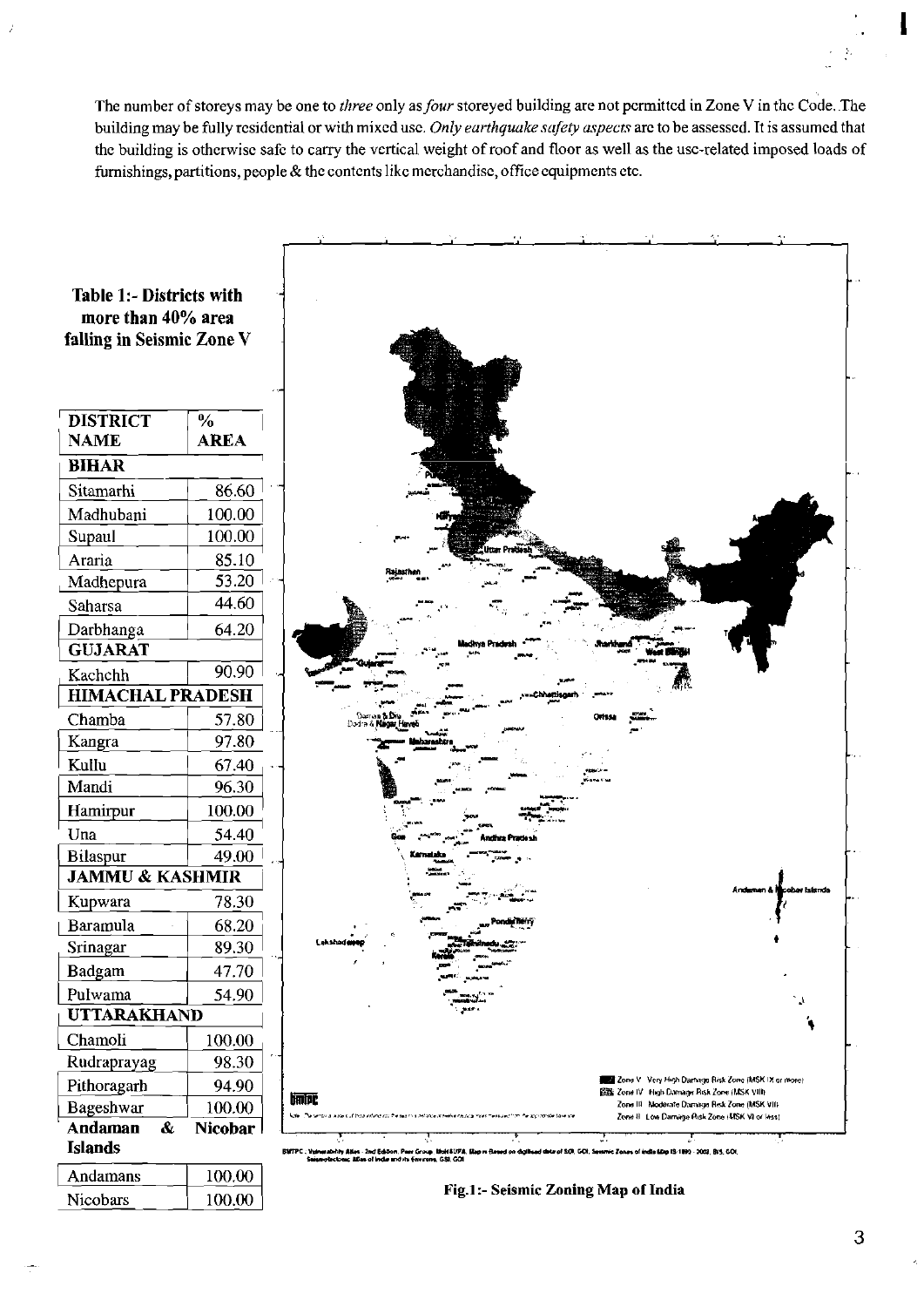#### **5. Factors Considered In Seismic Safety as Per Building Code IS: 4326-1993**

The most important factors considered in the Code for ensuring seismic safety of various category buildings are the following:

*I) For Safety of Walls* 

(I) Mortar used in foundations and walls

- (ii) Size and placing of door, window openings in walls
- (iii) Length of wall between cross walls
- (iv) Height ofwall above floor to ceiling
- $(v)$  Unconnected perpendicular walls.
- (vi) Provision of horizontal seismic bands at
- (a) plinth level
- (b) door and window lintel level
- (c) ceiling of flat floor/roof, or eave level of sloping roofs
- (d) gable ends and top of ridge wall
- (e) window sill level
- (vii) Provision of vertical steel bar
- (a) at each comer/junction of walls
- (b) at door & window jambs
- *II) For Safety of Roofs or Floors*
- (i) Roofs/floors with prefabricated or precast elements
- (ii) Cantilever balconies
- (iii) Roofs/floors with wooden joists with various covering elements
- (iv) Jack arch roof or floors
- (v) Sloping roofs with sheets or tile covering
- (vi) Sloping raftered roofs

**6. General Guidance about Seismic Safety of Masonry Buildings** 

> • A single storeyed building using one brick thick walls will be relatively safer than three storeyed one.



- **I. Lintel Band**
- **-) Roof/ Floor Band**
- 3. **Vertical reinforcing bar at corner**
- $\mathbf{A}$ **Door**
- 5. **Window**
- **Plinth Band**  6.
- **Window Sill Bands**  7.



- **1. Lintel band**
- **2. Eave level (Roof) band**
- **3. Gable band**
- **4. Floor band**
- **5. Plinth band**
- **6. Vertical bar**
- **7. Rafter**
- **8. Holding downboltA/ertical bar**
- **9. Door 10. Window**

### **Fig.2:- Essential elements for earthquake safety of masonry buildings**

 $\overline{\mathbf{4}}$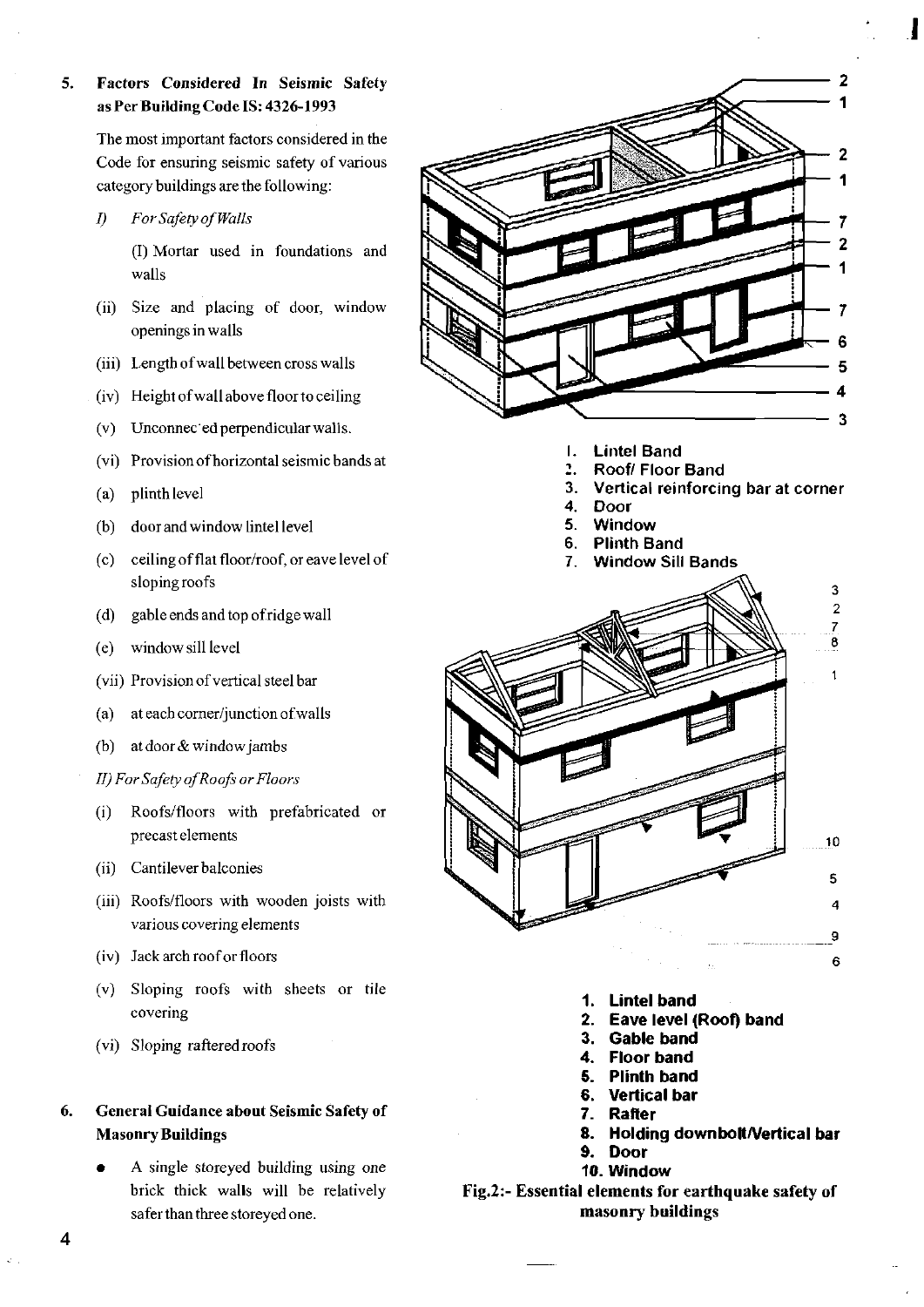The fourth storey, if added, will be unsafe, and will make the lower storeys more vulnerable.

- Use of half- brick thick (10 to 11.5 cm or 4 to  $4\frac{1}{2}$ " thickness) load bearing walls will make the storey very unsafe during seismic Intensity VIII or higher MSK Intensity scale and, if used in  $3<sup>rd</sup>$  or 4<sup>th</sup> storey, it may have a catastrophic failure.
- Too many window openings make a wall weaker, and use of smaller size piers less than 18 inches (45 cm) in width between them will increase the damageability even higher.
- Richer cement-sand mortar of 1:4 mixture (1 part cement by 4 parts of sand) makes the masonry stronger against earthquake shaking as compared with 1:6 mortar by a factor of 2.5 to 3.0. Also 1:6 mortar is stronger than limecinder or lime-surkhi mortar.
- Use of clay mud mortar produces the weakest masonry. Its strength in dry condition reduces to less than 50 percent when the walls get wet during rains. Hence, use of good plastering is essential to protect such masonry during rainy months.
- Longer walls between consecutive cross walls are found weaker than shorter walls. The length is controlled for safety by limiting its *length to thickness ratio.*
- Taller walls between any two floors are found to be weaker than shorter walls. The storey height is controlled by limiting its *height to thickness ratio.*
- All four walls enclosing a room should be properly connected at each corner. Walls not so connected will easily separate at comers and overtum under the earthquake motion.
- The most important seismic safety requirement is provision of *seismic bands* in all storeys in *all external* as well as *internal walls.* These *bands* maintain the integrity of the whole building as one unit under earthquake shaking. Besides the earthquake safety, they also increase the stability of the walls under the vertical loads.
- The roof structure of the sloping roofs needs its integrity through bracing and proper connectivity with the walls. Such integrity is automatically provided by reinforced concrete slabs wherever used for floors and the roof.

The Indian Standard Code of Practice IS: 4326 - 1993 covers all these aspects in detail and gives specific guidance

as to how to incorporate them in the earthquake safe construction of all types of new masonry buildings. IS: 13828- 1993 gives specific guidance for random stone masonry walls and also for brick walls laid with clay mud mortar

#### **7. Form for Seismic Safety Assessment of Housing Units in Masonry Buildings**

#### 7.*1 Guiding Notes forfilling the Assessment Form*

- (i) Complete all data points. Tick mark columns of *complying & non-complying* as found by compliance.
- (ii) BB stands for Burned Brick Construction and CCB for Cement Concrete Block Construction and SW for random stone walls.
- (iii) More than 3 storeys are not permitted by Code (IS: 4326 -1993 and not more than 2 storey by IS: 13 828-1993).
- (iv) The compressive strength of building unit for one and two storey building to be not less than 35 kg/cm<sup>2</sup>, and for 3 storeys 50 kg/cm<sup>2</sup>. Note: Red bricks in the Indo-Gangetic plain are normally strong enough and *complying.* But yellow colored bricks are found weaker, hence, *non-complying.* CCB strength can be ascertained from the manufacturers, or determined by testing in laboratory.

L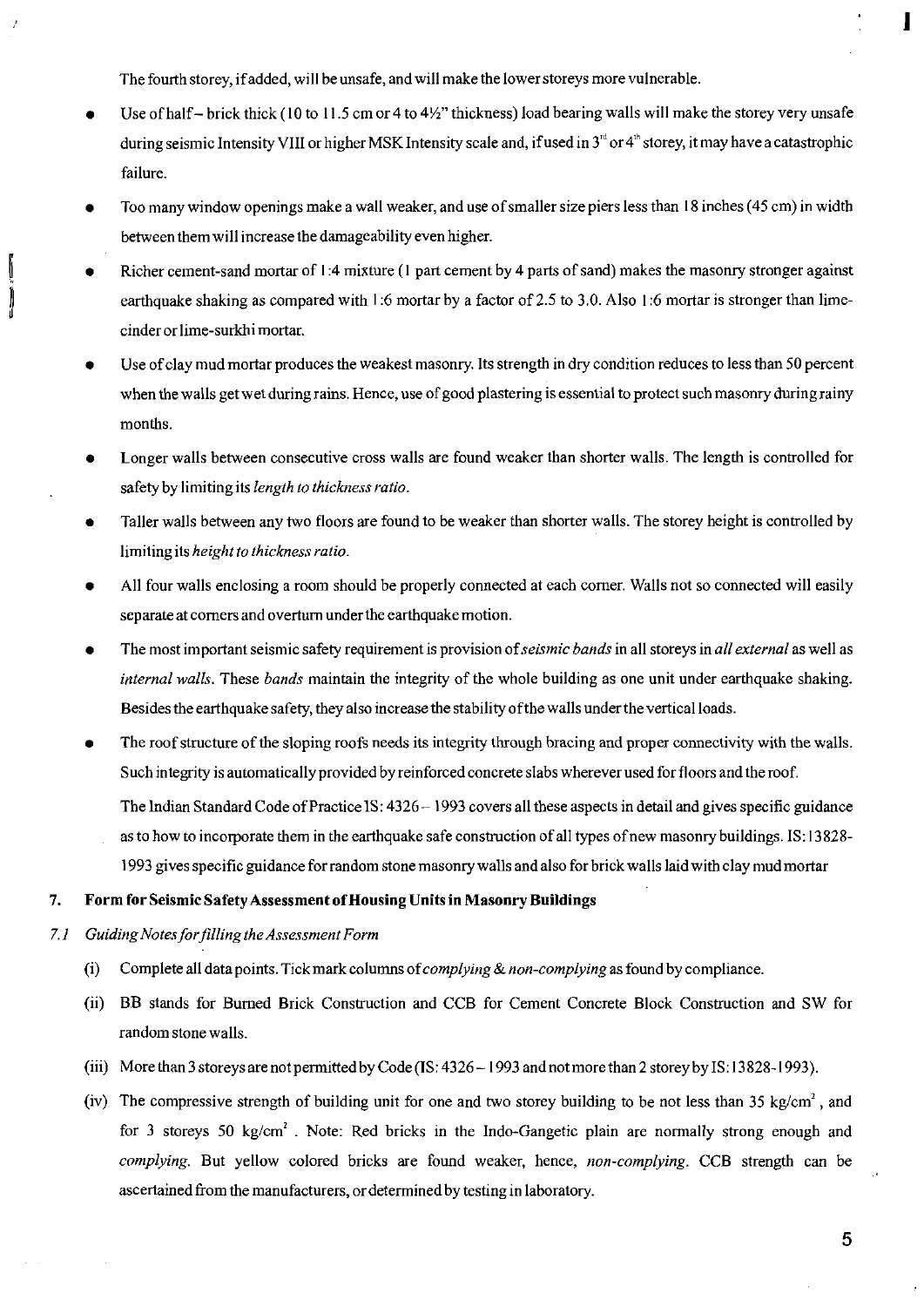#### Guidance for Walls with rectangularised masonry units (IS: 4326-1993)

- (i) Normal bricks in India are 230 mm (9 inch) in length and CCB 200 mm wide. Load bearing burnt brick walls are generally 230 mm thick and those using CCB are 200 mm thick. Smaller wall thickness for non-load bearing partitions and infill burnt brick walls are kept 115 mm {Y2 brick) or 100 to 150 mm for CCB.
- (ii) Specified mortar mix is  $C: S = 1:6$ or richer in cement-sand.
- (iii) Length of wall between cross walls is to be less than 35 x thickness or 8 m maximum.
- (iv) Height of wall from floor to ceiling to be not more than 15 x thickness nor 4m.
- (v) Following constraints for door and window openings are specified for Zone V (see fig.3)
- End corner distance  $b_5 = 450$  mm
- Pier width  $b_4 = 560$  mm



L. Lawson

**Fig.3:-Opening sizes as per IS: 4326 - 1993** 

Ratio of overall length of openings in a wall to its overall length, that is  $(b_1 + b_2 + b_3)/L$ 

is to be less than or equal to 0.5 for one storey building, 0.42 for two storey building, 0.33 for 3 & 4 storey building

#### *Guidance for Random Stone Walls (18:13828-1993)*

- (vi) Wall thickness prefereably not more than 450 mm with interlocking of stones of internal & external wythes and 'through' stones in every 600 mm lift, their horizontal spacing not more than 1.2 m.
- (vii) Length of wall between cross-walls not more than 5 m and storey height upto 3 m.
- (viii) Constraints on openings are
- End corner distance  $b<sub>s</sub> = 600$  mm
- Pier width  $b<sub>s</sub> = 560$  mm
- Ratio of all openings to wall length 0.42 for one and 0.33 for two storeyed.

#### 7.2 *The Assessment Form*

#### **Building Information:-**

Address:-

Location/Area:-

Village/Town:- District:-

House Unit under Assessment:-

Name of Owner/Tenant living in the house:-

No. of storeys in the building including basement if any:-

Floor on which the house unit is located: - Ground / First / Second / Third

**6**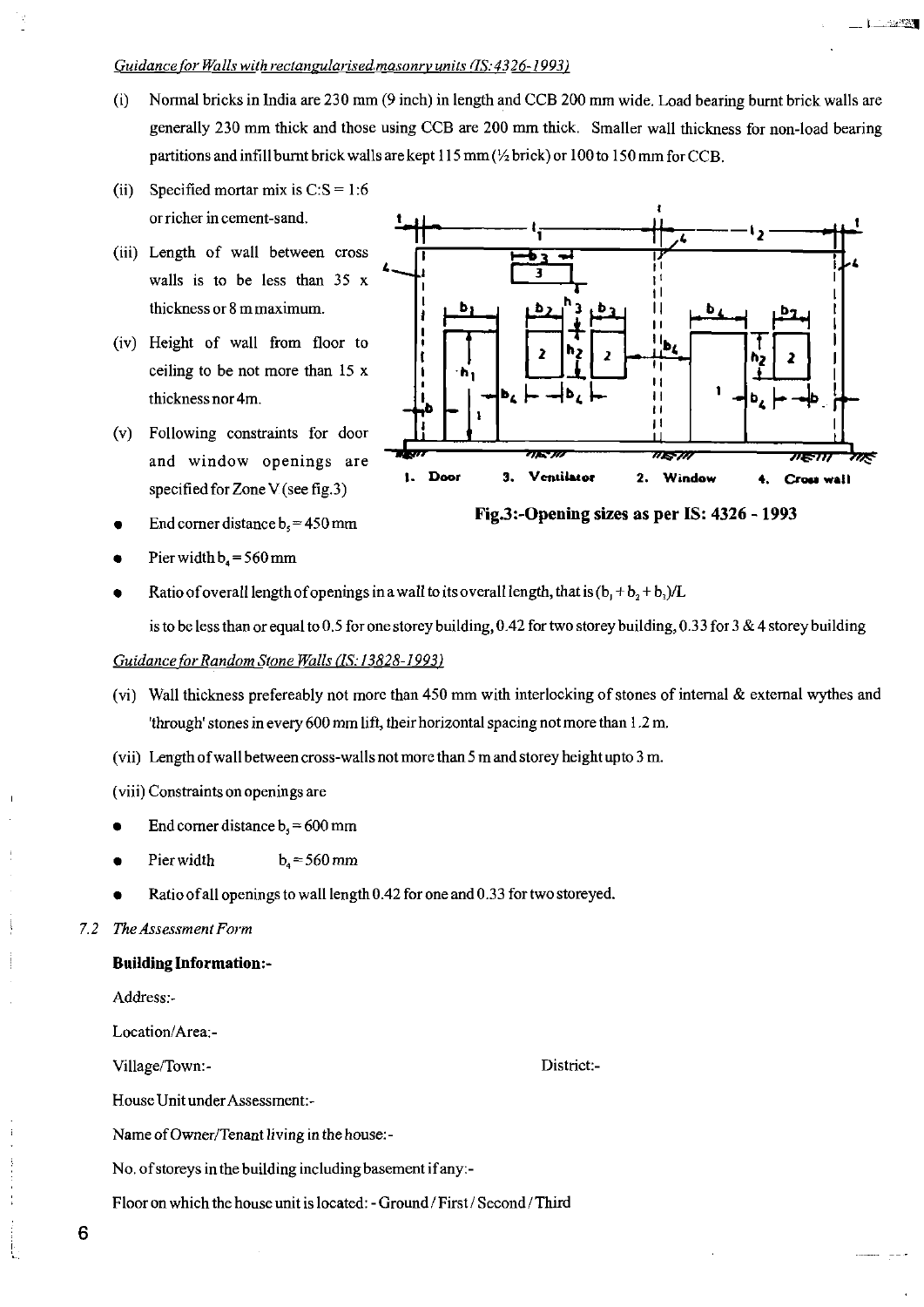| S.N | <b>Data of Building under Assessment</b>                         | <b>Required as per Code</b>       |               | Tick if                 | Action to be taken to save the                           |
|-----|------------------------------------------------------------------|-----------------------------------|---------------|-------------------------|----------------------------------------------------------|
| (1) | (2)                                                              | (3)                               | Compl<br>ying | <b>Not</b><br>complying | building from collapse or<br>severe damage               |
| 1.  | Number of storeys, $S =$                                         | Equal to or less than 3           |               |                         | 1. Extra upper stories may be                            |
| 2.  | Wall building unit: (Tick one)                                   | Compressive strength $\geq$ 35    |               |                         | removed.                                                 |
|     | BB/CCB (solid)/CCB (Hollow)/Stone                                | or 50 $kg/cm2$                    |               |                         | 2. For weaker building units,                            |
|     | kg/cm <sup>2</sup><br>Compressive strength $=$                   |                                   |               |                         | providing RC or steel columns                            |
| 3.  | Thickness of load bearing walls, t                               | $BB = 230$ mm                     |               |                         | may be considered.                                       |
|     | External wall =                                                  | $CCB = 200$ mm                    |               |                         | 3. For thinner walls pilasters of                        |
|     | Internal wall $=$                                                | Stone > 450mm                     |               |                         | RC may be designed.                                      |
| 4.  | Mortar used $=$                                                  | $C.S = 1:4$ or richer             |               |                         | 4. For weaker mortar case,<br>providing RC columns &     |
| 5.  | Longest wall in room, $L =$ m                                    | $BB \leq 8m$                      |               |                         | beams may be considered.                                 |
|     |                                                                  | $CCB \le 7m$                      |               |                         | Note:- In cases 2, 3 & 4 above,                          |
|     |                                                                  | stone $\leq$ 5 m<br>$BB = 3.45 m$ |               |                         | strengthening the walls by ferro-                        |
| 6.  | Height of wall, floor to ceiling                                 | $CCB = 3.0 m$                     |               |                         | cement plating of by FRP may be                          |
|     | $h =$ m                                                          | stone $\leq$ 3 m                  |               |                         | an option.                                               |
| 7.  |                                                                  | B.B/C.C. Stone                    |               |                         | 5 & 6 Provide buttresses at regular                      |
|     | Door, Window openings (See fig.3)                                | One storeyed 0.50 0.42            |               |                         | intervals for strengthening                              |
|     | Overall $(b_1 + b_2 + )/1$ ,                                     | Two Storeyed 0.42 0.35            |               |                         | the wall.                                                |
|     | Give max in any room $=$<br>(i)                                  | 3 or 4 Storeyed 0.33 -            |               |                         | 7 (i) Consider closing one of the                        |
|     | $b_4$ min. =<br>(ii)                                             | $b_4$ min 560 mm<br>560           |               |                         | windows or reduce the width                              |
|     | (iii)<br>$b_5$ min.=                                             | $b_5$ min 450 mm<br>600           |               |                         | of window openings by                                    |
| 8.  | Floor type (tick mark)                                           |                                   |               |                         | adding additional thickness                              |
|     | RC or RB slab.<br>a)                                             | OK                                |               |                         | of piers.                                                |
|     | Precast RC elements, (tick one)<br>b)                            | With RC screed                    |               |                         | (ii) $\&$ (iii) strengthening the piers                  |
|     | With/without RC screed                                           |                                   |               |                         | by ferro-cement plating.                                 |
|     | Wood joists with tiles, (tick one)<br>$\mathbf{c}$               | With bracing                      |               |                         | $8.(b)$ Use<br>RC<br>screed<br>with                      |
|     | With/without bracing                                             |                                   |               |                         | peripheral RC beam in place                              |
|     | Jack arches, (tick one)<br>d)                                    | With ties & bracing               |               |                         | of RC ceiling band<br>8. (c)Introduce cross ties with    |
|     | With/without ties &bracing                                       |                                   |               |                         | diagonal bracing underneath                              |
| 9.  | Roof type (tick as present)                                      |                                   |               |                         | the floor.                                               |
|     | Flat like floor (See item 8 a),<br>a)                            | OK                                |               |                         | 8. (d)Provide cross ties welded to                       |
|     | Sloping trussed, (tick one)<br>b)                                | With bracing                      |               |                         | the steel joists along with                              |
|     | With/without bracing                                             | With ties &bracing                |               |                         | diagonal bracing.                                        |
|     | Sloping raftered, (tick one)<br>c)<br>With/without ties &bracing |                                   |               |                         | 9(b) Use diagonal bracing in the                         |
| 10. | Seismic Bands (tick as present)                                  |                                   |               |                         | plane of the ties and the                                |
|     | at plinth <i>provided / not provided</i><br>(i)                  | Required                          |               |                         | principal rafters in every                               |
|     | (ii)<br>at lintel level provided / not provided                  | Required                          |               |                         | fourth panel.                                            |
|     | (iii)<br>at window<br>provided / not provided                    | In all buildings only             |               |                         | $9(c)$ As in $9(b)$                                      |
|     | sill level                                                       |                                   |               |                         | 10 (i) Incase the plinth is high say                     |
|     | at ceiling or provided / not provided<br>(iv)                    | Required in cases 8 b, c &        |               |                         | 90 cm or higher provide                                  |
|     | eave level                                                       | 9 b, c.                           |               |                         | seismic belt.                                            |
|     | at gable ends provided / not provided<br>$(\nu)$                 | Required in cases 9 b,c           |               |                         | 10 (ii) to (vi) Provide seismic belt                     |
|     | (v <sub>i</sub> )<br>at ridge top<br>provided / not provided     | Required in cases 9 b,c           |               |                         | on the walls at the level                                |
| 11. | Vertical bar (tick as present)                                   |                                   |               |                         | where seismic band was                                   |
|     | at external corners<br>(i)                                       | Required in all masonry           |               |                         | required.                                                |
|     | provided / not provided                                          | buildings                         |               |                         | 11 (i) to (iv) Provide seismic belt                      |
|     | (ii)<br>at external T-junctions                                  |                                   |               |                         | or a vertical bars at the<br>corners of the walls in the |
|     | provided / not provided                                          |                                   |               |                         | replacement of the required                              |
|     | (iii)<br>at internal corners                                     |                                   |               |                         | vertical reinforcement as                                |
|     | provided / not provided                                          |                                   |               |                         | per the code.                                            |
|     | at internal T-junctions<br>(iv)                                  |                                   |               |                         | 11 (v) $\&$ (vi) Strengthen the jambs                    |
|     | provided / not provided                                          |                                   |               |                         | with seismic belts.                                      |
|     | at jambs of door<br>(v)                                          |                                   |               |                         |                                                          |
|     | provided / not provided                                          |                                   |               |                         |                                                          |
|     | at jambs of windows<br>(v <sub>i</sub> )                         |                                   |               |                         |                                                          |
|     | provided / not provided                                          |                                   |               |                         |                                                          |

### **FORM FOR ASSESSING SEISMIC SAFETY**

薄

*Note: - Record all information for your housing unit and the building of which your unit forms part.*